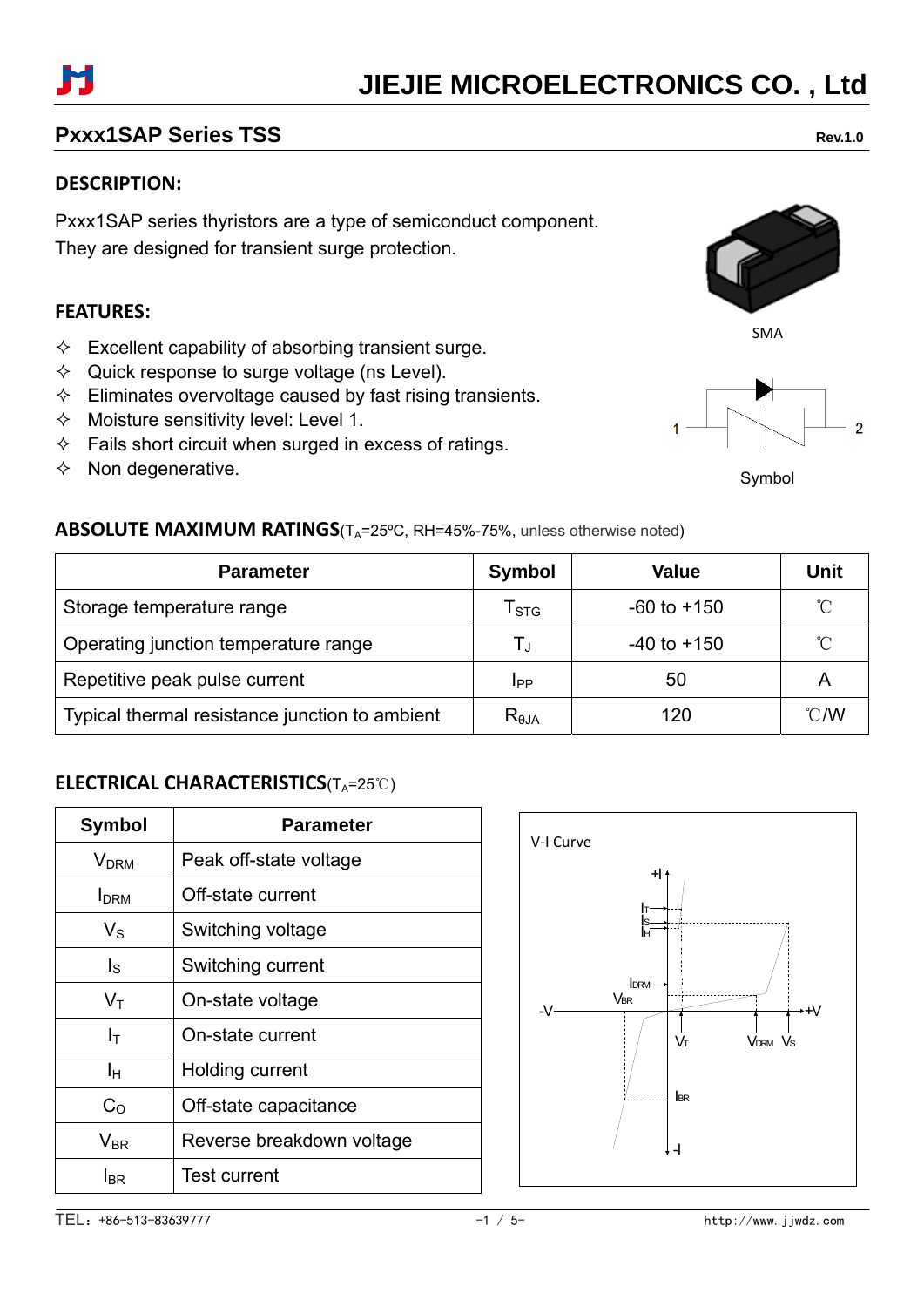#### **MARKING**



1A32 : Device Marking Code 1409: In ninth week, 2014

#### **ELECTRICAL CHARACTERISTICS**(T<sub>A</sub>=25℃, continued)

| Part            | I <sub>DRM2</sub><br><b>I</b> <sub>DRM</sub> @V <sub>DRM</sub><br>@V <sub>DRM</sub><br><b>PIN2-1</b><br><b>PIN2-1</b> |     | $\circled{1}$ | $V_S^{\textcircled{\tiny 2}}$ @ls<br><b>PIN2-1</b> |     | $V_T@I_T$<br><b>PIN2-1</b> |     | Iн<br><b>PIN2-1</b> | $C_0$ <sup>3</sup><br><b>PIN2-1</b> |     | $V_{BR}$ @ $I_{BR}$<br><b>PIN1-2</b> | Marking |      |
|-----------------|-----------------------------------------------------------------------------------------------------------------------|-----|---------------|----------------------------------------------------|-----|----------------------------|-----|---------------------|-------------------------------------|-----|--------------------------------------|---------|------|
| Number          | μA                                                                                                                    | V   | μA            | V                                                  | V   | mA                         | V   | A                   | mA                                  | pF  | V                                    | mA      |      |
|                 | max                                                                                                                   | min | max           | min                                                | max | max                        | max | max                 | max                                 | max | max                                  | max     |      |
| P0321SAP        | 1                                                                                                                     | 28  | 50            | 28                                                 | 40  | 200                        | 1.8 | 2.2                 | 30                                  | 80  | 18                                   | 1       | 1A32 |
| <b>P0401SAP</b> | 1                                                                                                                     | 33  | 50            | 33                                                 | 48  | 200                        | 1.8 | 2.2                 | 30                                  | 80  | 18                                   | 1       | 1A40 |
| <b>P0501SAP</b> | 1                                                                                                                     | 53  | 50            | 53                                                 | 60  | 200                        | 1.8 | 2.2                 | 30                                  | 80  | 18                                   | 1       | 1A50 |
| <b>P0641SAP</b> | 1                                                                                                                     | 60  | 50            | 60                                                 | 80  | 200                        | 1.8 | 2.2                 | 30                                  | 80  | 18                                   | 1       | 1A64 |

 $\bigcirc$ I<sub>DRM2</sub> is measured at T<sub>A</sub>=150  $\degree$ C

②Vs is measured at 100KV/s

 $\odot$ Off-state capacitance is measured in V<sub>DC</sub>=2V, V<sub>RMS</sub>=1V, f=1MHz

#### **SURGE RATINGS**

| <b>Series</b> | $I_{PP}(A)$ min  |                  |                  |                       |  |  |  |
|---------------|------------------|------------------|------------------|-----------------------|--|--|--|
|               | $2 \times 10$ us | $8\times20\mu s$ | $10\times360$ µs | $10\times1000\,\mu s$ |  |  |  |
|               | 150              | 150              | 70<br>7 U I      | 50                    |  |  |  |

#### **ORDERING INFORMATION**

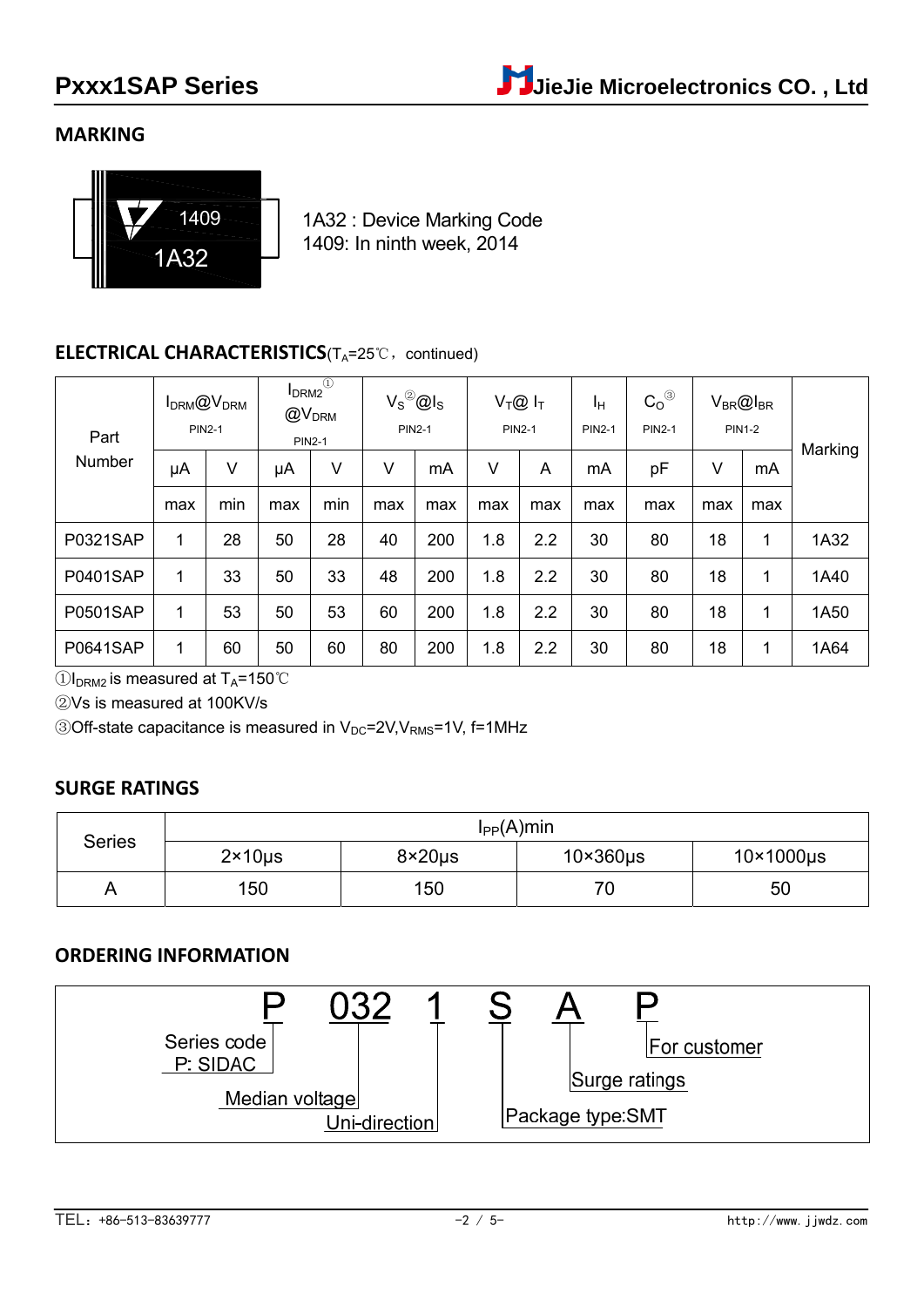#### **SOLDERING PARAMETERS**

| <b>Reflow Condition</b>                              |                                                       | Pb-Free assembly<br>(see FIG.2) |  |  |
|------------------------------------------------------|-------------------------------------------------------|---------------------------------|--|--|
|                                                      | -Temperature Min $(T_{s(min)})$                       | $+150^{\circ}$                  |  |  |
| Pre Heat                                             | -Temperature Max $(T_{s(max)})$                       | $+200^\circ\text{C}$            |  |  |
|                                                      | -Time (Min to Max) (ts)                               | 60-180 secs.                    |  |  |
|                                                      | Average ramp up rate (Liquidus Temp $(T_L)$ to peak)  | 3°C/sec. Max                    |  |  |
| $T_{\text{s(max)}}$ to T <sub>L</sub> - Ramp-up Rate |                                                       | 3°C/sec. Max                    |  |  |
| <b>Reflow</b>                                        | -Temperature $(T_L)$ (Liquidus)                       | $+217^{\circ}$                  |  |  |
|                                                      | -Temperature( $t_L$ )                                 | 60-150 secs.                    |  |  |
| Peak Temp $(T_p)$                                    |                                                       | +260(+0/-5) $°C$                |  |  |
| Time within 5°C of actual Peak Temp $(t_p)$          |                                                       | 30 secs. Max                    |  |  |
| Ramp-down Rate                                       |                                                       | $6^{\circ}$ C/sec. Max          |  |  |
|                                                      | Time 25 <sup>°</sup> C to Peak Temp (T <sub>P</sub> ) | 8 min. Max                      |  |  |
| Do not exceed                                        |                                                       | +260℃                           |  |  |







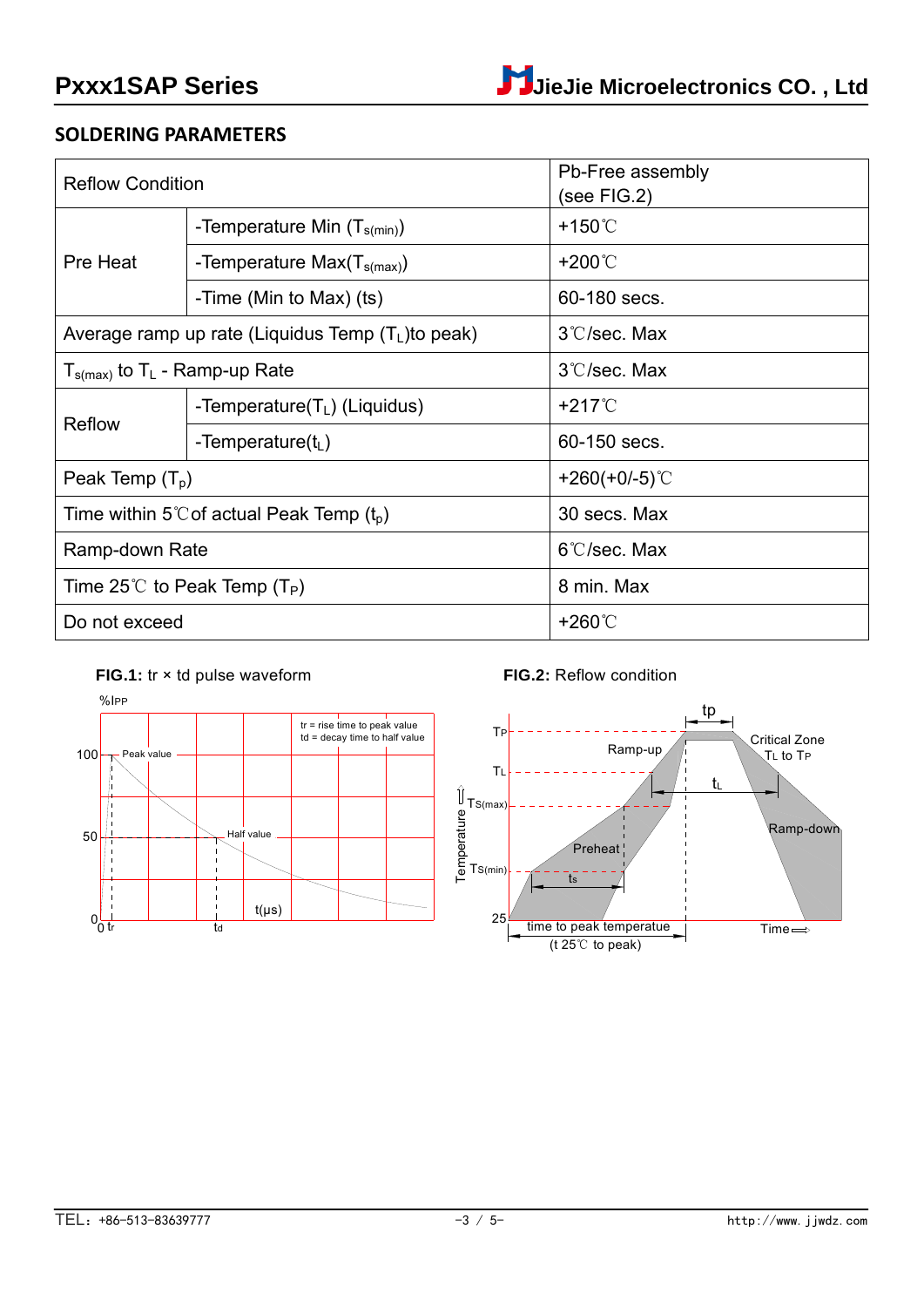**FIG.3:** Normalized Vs change vs. junction temperature



# Pxxx1SAP Series **Journalist Co.** , Ltd

**FIG.4:** Normalized DC holding current vs. case temperature



#### **PACKAGE MECHANICAL DATA**



Footprint

Dimensions Ref. | Millimeters | Inches Min. A B C D E F G 2.60 4.15 1.25 0.95 4.90 0.15 0.051 H 2.00 Max. 3.00 4.65 1.65 1.52 5.30 0.203 0.31 2.44 Min. 0.102 0.163 0.049 0.037 0.193 0.002 0.006 0.079 Max. 0.118 0.183 0.065 0.060 0.209 0.008 0.012 J K J GOSO H 2.00 2.44 0.079 0.096 J K 2.00  $L$  1.80 2.30 0.079 0.071 0.091